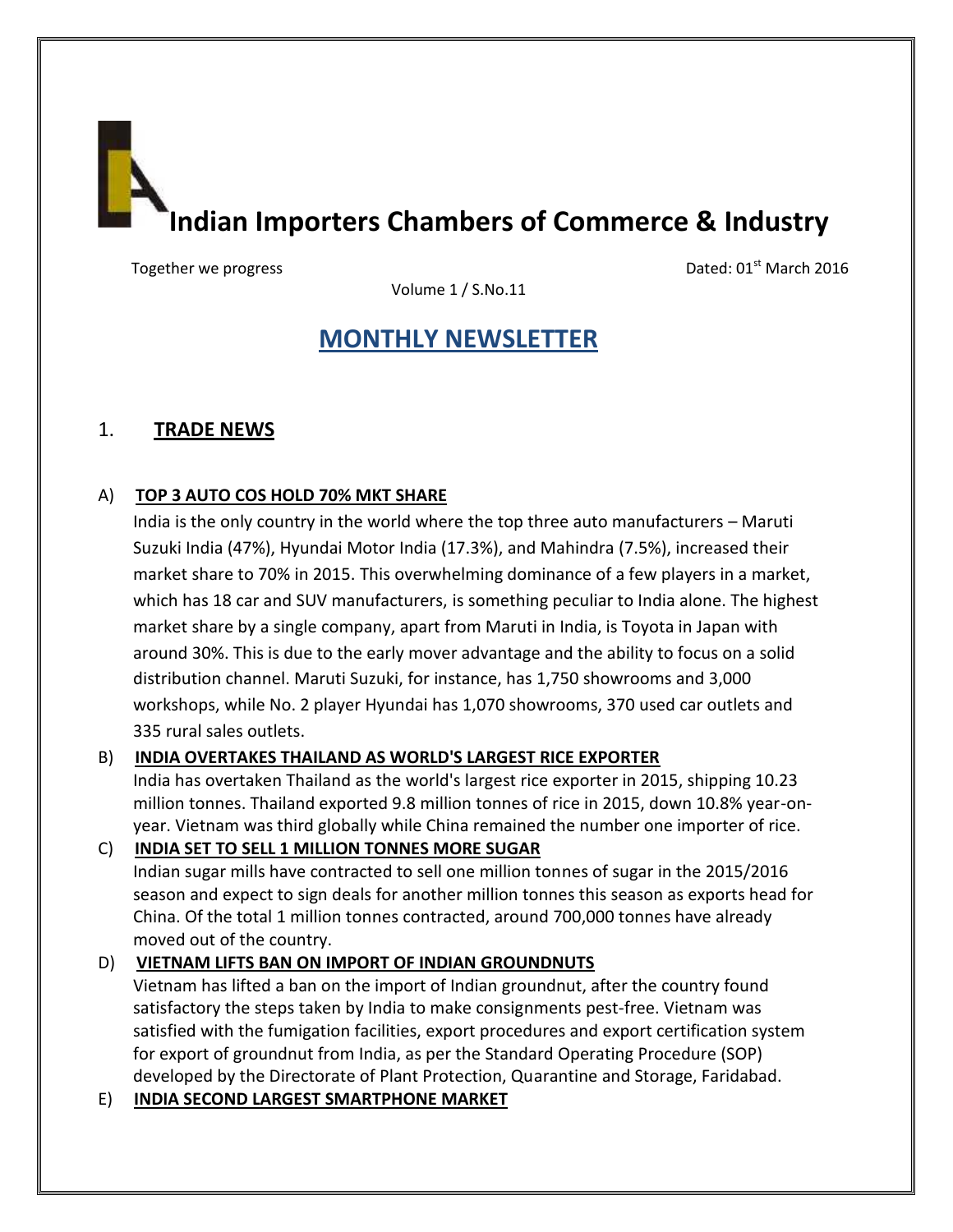India has inched past USA to become the second largest smart phone market in terms of active unique smart phone user base in the world, with the total base crossing 220 million users. Smart phone shipments crossed 100 million for all of 2015. The last quarter saw smart phone shipments in India grow at 15% annually. The market share of Samsung is 28.6%, Micromax 14.3%, Lenovo 11.4%, Intex 9.6%, Lava 6.8%, others 29.3%.

### F) **PHARMA, GARMENT EXPORTS BRIGHT SPOTS**

Motor vehicles, pharmaceutical products, ready-made garments, handicrafts, spices, tea, coffee have helped India's merchandise exports stay above the \$250-billion mark. Export of ready-made garments grew 2.4% in 2015-16 in value terms compared to the previous years. The segment currently has a 5.1% share in India's export basket. The US is the largest destination for India's pharma exports (33% share) and also ready-made garments (21% share).

### G) **MYANMAR, VIETNAM ON TATA RADAR**

At least seven companies of Tata Sons, have zeroed in on Vietnam and Myanmar as markets that need to be penetrated into. The demographics and the economic development of these countries represent a market for several products and services from the Tata Group. Tata companies such as Tata Power, Tata Projects, Tata Chemicals, Titan, Tata Motor, Rallis (and) Tata International, among others, are either active or are exploring opportunities in the Vietnam and Myanmar markets. For the business house, Singapore is the nodal country for its Asean markets that include more than 660 million people with a \$2-trillion economy. The group has a memorandum of understanding each in the two countries for power projects.

### H) **STORE OIL AND TAKE 2/3RD FOR FREE: UAE'S OFFER TO INDIA**

UAE's national oil company Abu Dhabi National Oil Company (Adnoc) has agreed to store crude oil in India's maiden strategic storage, and give 2/3rd of the oil for free. India, which is 79% dependent on imports to meet its crude oil needs, is building underground storages at Visakhapatnam in Andhra Pradesh and Mangalore and Padur in Karnataka to store about 5.33 million tonnes of crude oil to guard against global price shocks and supply disruptions. Adnoc is keen on taking half of the 1.5 million tonnes Mangalore facility. It will stock 0.75 million tonnes, or 6 million barrels, of oil in one compartment of Mangalore facility. Of this, 0.5 million tonnes will belong to India and it can use it in emergencies. Adnoc will use the facility as a warehouse for trading its oil. The 1.33 million tonnes Visakhapatnam storage, and 2.5 million tonnes Padur stockpile together with 1.5 million tonnes Mangalore storage will be enough to meet nation's oil requirement of about 10 days.

### I) **INDIA HALTS POTASH IMPORTS**

India has halted its potash imports and delayed negotiations for next year's purchases until at least June, as droughts have dented demand in one of the world's biggest fertilizer consumers. Major suppliers to India include Uralkali, Potash Corp of Saskatchewan, Agrium Inc, Mosaic, K+S, Arab Potash Co and Israel Chemicals. Spot prices of potash, a crop nutrient, are at 8-year low of around \$230 a tonne, down by more than a quarter from a year ago.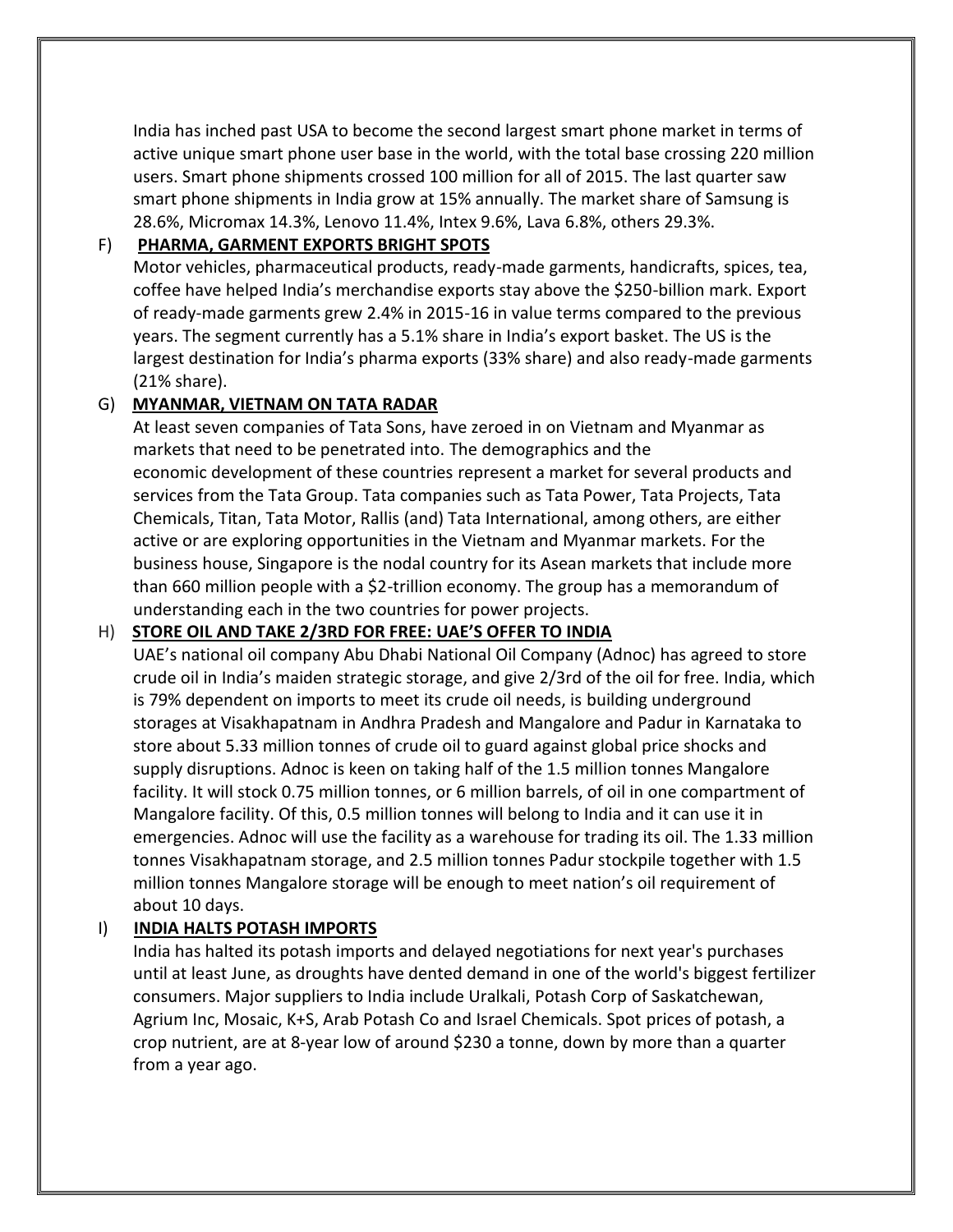# J) **AN EGYPTIAN - INDIAN JOINT VENTURE, 2ND GENERATION OF HEPATITIS C DRUG IN CAIRO.**

The Pharmed Healthcare, an Egyptian joint venture with the Indian drug maker Hetero Drugs Limited, has inaugurated a facility in Egypt to manufacture the 2nd generation of Hepatitis C drug Sofosbuvir (also known as Sovaldi). Pharmed Healthcare is targeting to increase its investments in Egypt from EGP 250 million to reach EGP one billion during the next four years through producing the new drug which is a merge of three types of treatments.

# **2. FDI**

## A) **NEW BANKS MAY GET 74% FDI FROM START**

Those applying to set up private banks may be allowed to have overseas investment to the tune of 74% right at the beginning rather than five years later. In licenses issued in 2014 the foreign investment limit was capped at 49% for the first five years. The 'on-tap' application window is likely to open for a period of one month in July with an empowered committee screening applications.

# B) **FDI GOES FULL THROTTLE, SPIKES 114%**

FDI inflow to India recorded a whopping 114% growth for December 2015 vs December 2014. The major sectors that attracted foreign inflows include computer software and hardware, trading, services, automobile and telecommunications. India receives maximum FDI from Singapore, Mauritius, the Netherlands and Japan. The government has relaxed FDI norms in as many as 15 sectors, including Defence, single brand retail, construction development, civil aviation and LLPs, to boost FDI in the country.

### C) **100% FDI IN MARKET PLACE MODEL OF ECOMMERCE LIKELY**

The government is considering permitting 100% FDI in the market place format of ecommerce retailing with a view to attract more foreign investments. The norms on foreign direct investment (FDI) in the sectors of e-commerce, and IT and ITeS are expected to be part of detailed guidelines, which would be rolled out soon by the government. At present, 100% FDI is allowed only in business-to-business (B2B) e-commerce and not in the retail segment.

# **3. ECONOMY**

# A) **INDIAN ECONOMY TO GROW 7.6% IN 2015-16**

Indian economy to grow 7.6% in the fiscal ending March, overtaking a slowing China, on the back of improvement in manufacturing and farm sectors. Gross domestic product (GDP) will expand by 7.6% in 2015-16 compared with 7.2% a year earlier. China grew 6.9% in 2015 while Russia contracted 3.7%. Brazil is forecast to shrink 3.7%.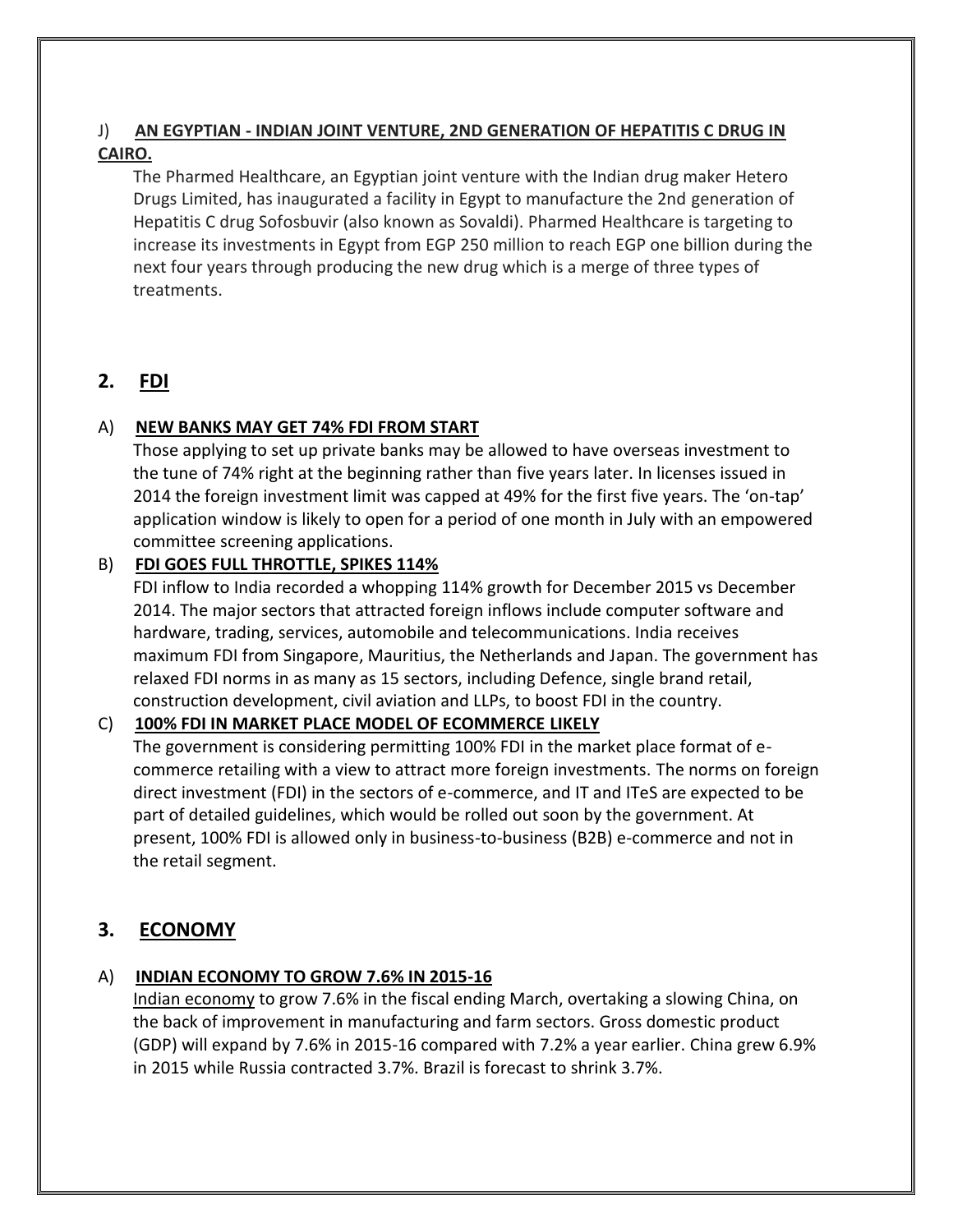# **4. NEWS**

### A) **INDIA CLIMBS 9 SPOTS ON GLOBAL CORRUPTION INDEX, RANKED LESS CORRUPT THAN CHINA**

India has showed some improvement in addressing corruption last year, ranking 76th among 167 countries as against 85th last year. Denmark, Finland and Sweden topped the chart with their clean public sectors as in previous years, while strife-torn or repressive states -- Afghanistan, North Korea and Somalia -- brought up the rear. Brazil and India were tied at 76th place, while China fared slightly worse, at 83th place. Russia only came in at 119th position.**TOP 10 -** 1. Denmark, 2. Finland, 3. Sweden, 4. New Zealand, 5. Netherlands & Norway, 7. Switzerland, 8. Singapore, 9. Canada,10. Germany, Luxembourg & United Kingdom. **BOTTOM 10 -** 158. Haiti & Venezuela, 161. Iraq & Libya, 163. Angola & South Sudan, 165. Sudan, 166. Afghanistan, 167. North Korea & Somalia.

### B) **26 AND COUNTING... RATAN TATA'S INVESTMENTS**

Ratan Tata's love affairs with startups continued as Tata Sons invested in tea specialty, Teabox. His first investment was in Altaeros in 2014, a tech-based startup that provides renewable energy solution. Here is a look at the 26 companies or startups that he has invested in. Altaeros - 2014, Snapdeal - 2014, CarDekho - 2015, Paytm - 2015, Xiaomi - 2015, Ampere-2015, Kaaryah -2015, Blue Stone - 2015, Ola - 2015, Lybrate - 2015, Infinite Analytics – 2015, YourStory - 2015, Zivame - 2015, Holachef - 2015, Abra - 2015,LetsVenture - 2015, Urban Ladder - 2015, Crayon Data - 2015 SabseBolo - 2015, UrbanClap - 2015, Swasth India - 2015, Firstcry -2016, Cashkaro - 2016, Tracxn -2016, Dogspot - 2016, Teabox - 2016.

### C) **INDIA, CHINA SET TO GET HIGHER SHARE OF VOTING RIGHTS AT IMF**

India, China and other emerging economies will now have more voting rights at IMF. For the first time, the four emerging economies – India, China, Brazil and Russia – would be among the 10 largest members of the International Monetary Fund. Currently, India has voting rights of 2.34% at the IMF, which has 188 members. In terms of quota, India has a share of 2.44%. Others in the top 10 largest members are US, Japan, France, Germany, Italy and the UK.

### D) **FIRST 20 SMART CITIES; BHUBANESWAR TOPS LIST, MUMBAI MISSES OUT**

The Centre has announced the names of first 20 cities that are to be developed into Smart Cities of India with a proposed investment of Rs 50,802 crore during the next five years. Bhubaneswar emerged on top among 20 cities, including Pune, Ahmedabad, Chennai and Bhopal, that have been selected as part of the first batch of the Smart City initiative. Mumbai failed to make it to the list. The NDMC area of the Delhi Union Territory also made it to the grade with other cities like Pune, Jaipur, Surat, Kochi, Ahmedabad, Jabalpur, Visakhapatnam, Solapur, Davanagere, Indore, Coimbatore, Kakinada, Belagavi, Udaipur, Guwahati, Chennai, Ludhiana and Bhopal completing the list.

### E) **INDIANS 3RD BIGGEST INVESTOR IN US REALTY MARKET AT \$8 BILLION**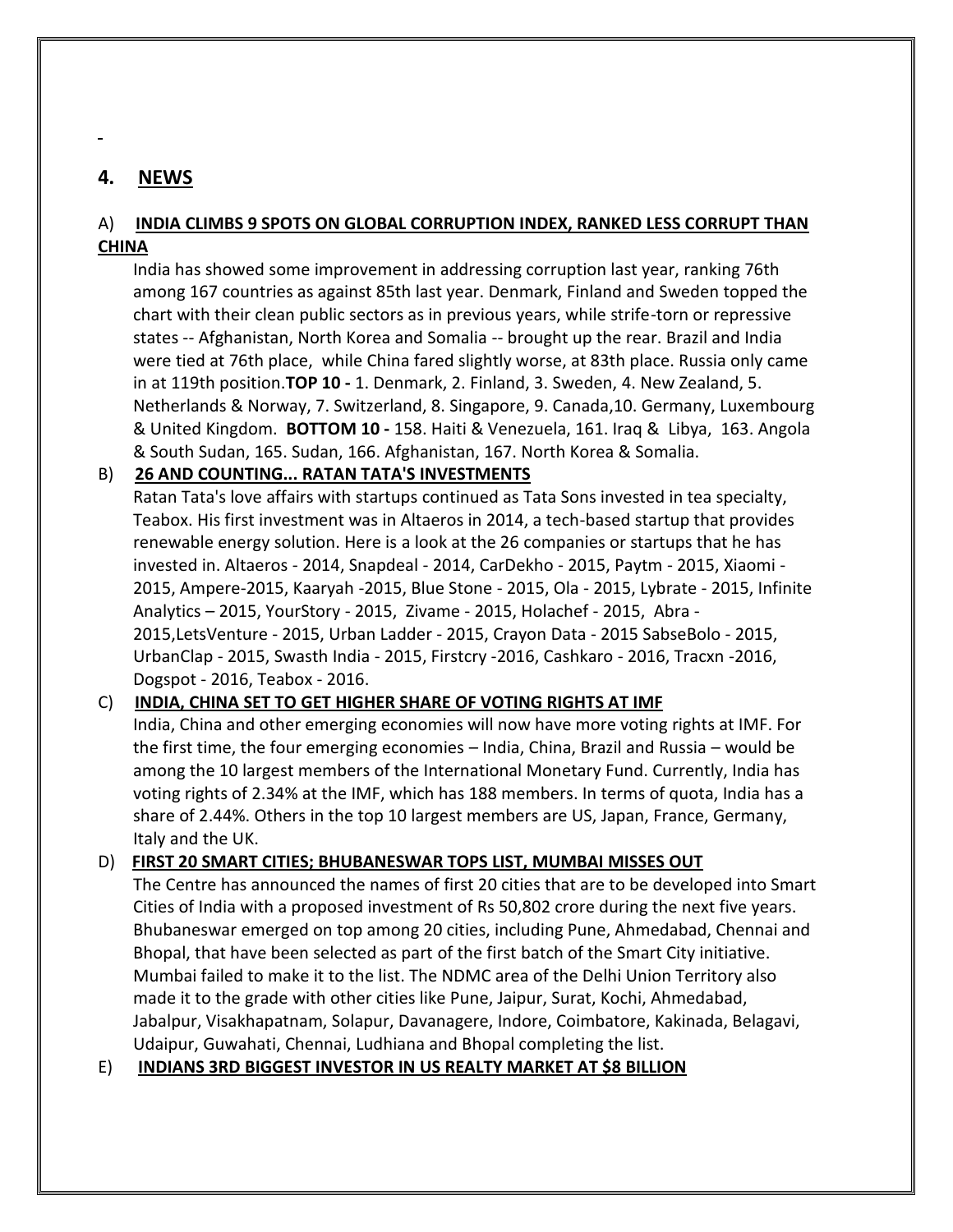Indians are the third biggest international investor community with USD 8 billion investment in the US realty market after Canadians and Chinese. Besides, 25% of the international real estate market in London also belongs to Indians with investments around 1 billion pounds while they also invested more than USD 2 billion in the Dubai real estate market in the first half of 2015.

### F) **GOLD SMUGGLERS SWITCHING OVER TO CIGARETTES, CURRENCIES**

The operators want to use the channel set to import gold illegally more profitably and cigarettes, especially with a significant increase in duties, present a lucrative option. This is because of the much higher return on investment. The cost of a Rs 10 cigarette typically goes up to Rs 220 if imported legally. Even if they pass on some of the benefit from the evaded duty, they still make a good amount of profit. Among other items these dealers are focusing on for unofficial imports are foreign currencies, especially those of West Asian countries. In the past 18 months, the department of revenue intelligence has seized 50 containers of cigarettes, valued at nearly Rs 200 crore. Euromonitor International estimates illegal cigarette imports at 22.8 billion sticks in 2014, making India the 4thlargest illegal cigarette market in the world. Illegal cigarette imports have led to a revenue loss of Rs 9,139 crore (Rs 91.39 billion) to the exchequer.

### G) **KERALA WIDENS FISH EXPORT PLATTER**

With catch from sea dwindling and seafood exports becoming shrimp centric, efforts are underway to culture other fish for export and local consumption like cobia, pompano, groupers and sea bass. Almost 73% of the total seafood exports are constituted by frozen shrimps. Cobia, with white flesh is a much-sought after fish in the US and Europe and lends itself well for grilling and fillets. The first deep sea big cage culture in India has been launched in Thiruvananthapuram, Kerala. The cages have a circumference of 12.7 metre and are put at depth of 30 metres. The cage accessories are imported from Taiwan. After touching a high of Rs 33,000 crore last year, Indian seafood exports have taken a hit this year with first six months' shipments showing a 14% drop with aquaculture shrimp production falling due to diseases and floods. The western coast, especially Kerala and Karnataka coasts, are said to be ideal for cage culture because of the relatively calm weather.

### H) **JAPAN TO HIKE MULTIPLE-ENTRY VISA PERIOD FOR INDIANS**

Japan will relax visa norms for Indians by doubling multiple-entry visa period to 10 years. The easing of visa rules will initially benefit businessmen, academics and artists from these two countries. Such multiple-entry visas will be meant for visiting Japan for business and academic exchange purposes for their first visit. Holders of such visas can enter Japan for tourism or meeting friends and families on subsequent visits. The 10-year validity of multiple-entry visas is the longest issued by the Japanese government so far.

### I) **U.S. AND INDIA CONSIDER JOINT PATROLS IN SOUTH CHINA SEA**

The United States and India have held talks about conducting joint naval patrols that could include the disputed South China Sea, a move that would likely anger Beijing, which claims most of the waterway. Neither India nor the United States has claims to the South China Sea, but both said they backed freedom of navigation and over-flight in the waterway. More than \$5 trillion in world trade moves through the South China Sea each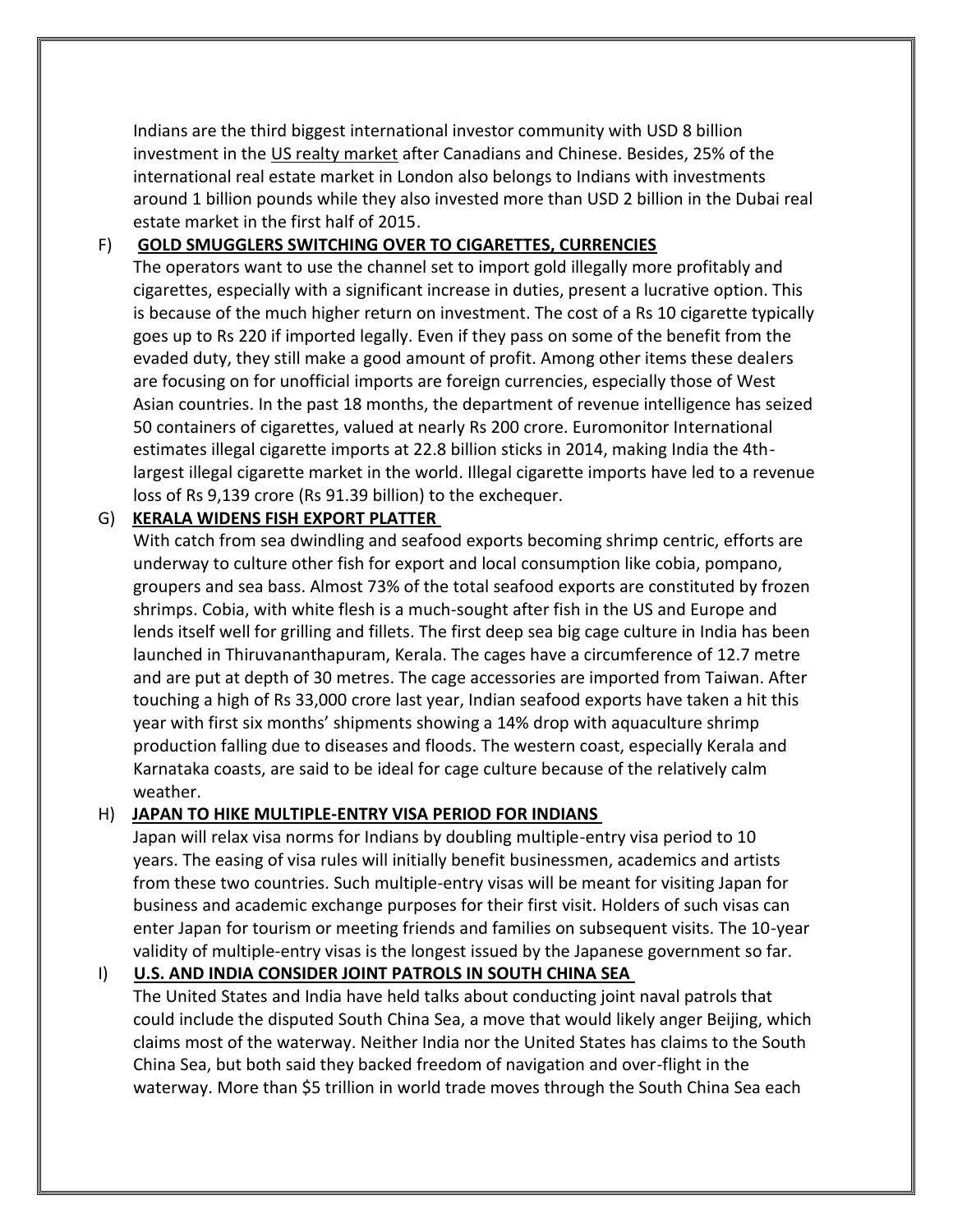year. Vietnam, Malaysia, Brunei, the Philippines and Taiwan also claim parts of the waterway.

- J) **INDIA SET TO SEAL MAJOR POWER DEAL WITH BANGLADESH, BEATING CHINA** Bharat Heavy Electricals Ltd (BHEL) is poised to seal a contract to build a \$1.6 billion power plant in Bangladesh, beating out a Chinese competitor. After years of negotiations, India's Bharat Heavy Electricals Ltd (BHEL) will sign a contract to build a 1,320-megawatt (MW) thermal power station in Khulna in southern Bangladesh. It would be the biggest foreign project by an Indian power firm.
- K) **INDIA REMAINS WORLD'S LARGEST ARMS IMPORTER, 14% OF GLOBAL SHARE** India continues to remain the world's largest arms importer, accounting for 14% of the global imports in the 2011-2015. Its biggest suppliers are Russia, the US, Israel and France. After India, China ranks second in the global arms import list with 4.7%, followed by Australia (3.6%), Pakistan (3.3%), Vietnam (2.9%) and South Korea (2.6%).

# **5. ACTIVITIES**

## **February 2016 (Important Activities)**

| Sr. No. | Date       | <b>Activity</b>                   |
|---------|------------|-----------------------------------|
| 1.      | 01.02.2016 | President & Director attended a   |
|         |            | Conference on Towards a           |
|         |            | Sustainable Energy Strategy for   |
|         |            | India at India Habitat.           |
| 2.      | 03.02.2016 | President & Director attended     |
|         |            | Joint Interaction session with    |
|         |            | <b>Chief Executive of Islamic</b> |
|         |            | Republic of Afghanistan at Leela  |
|         |            | Hotel, New Delhi                  |
| 3.      | 04.02.2016 | <b>Members attended Business</b>  |
|         |            | Networking reception followed     |
|         |            | by cocktail & dinner at Shangri   |
|         |            | La, Eros Hotel, New Delhi         |
|         |            | organized by HKTDC                |
| 4.      | 04.02.2016 | Vice President (Legal) and other  |
|         |            | members of IICCI attended Sri     |
|         |            | Lanka National Day.               |
| 5.      | 05.02.2016 | President attended book           |
|         |            | discussion event at ICWA, New     |
|         |            | Delhi                             |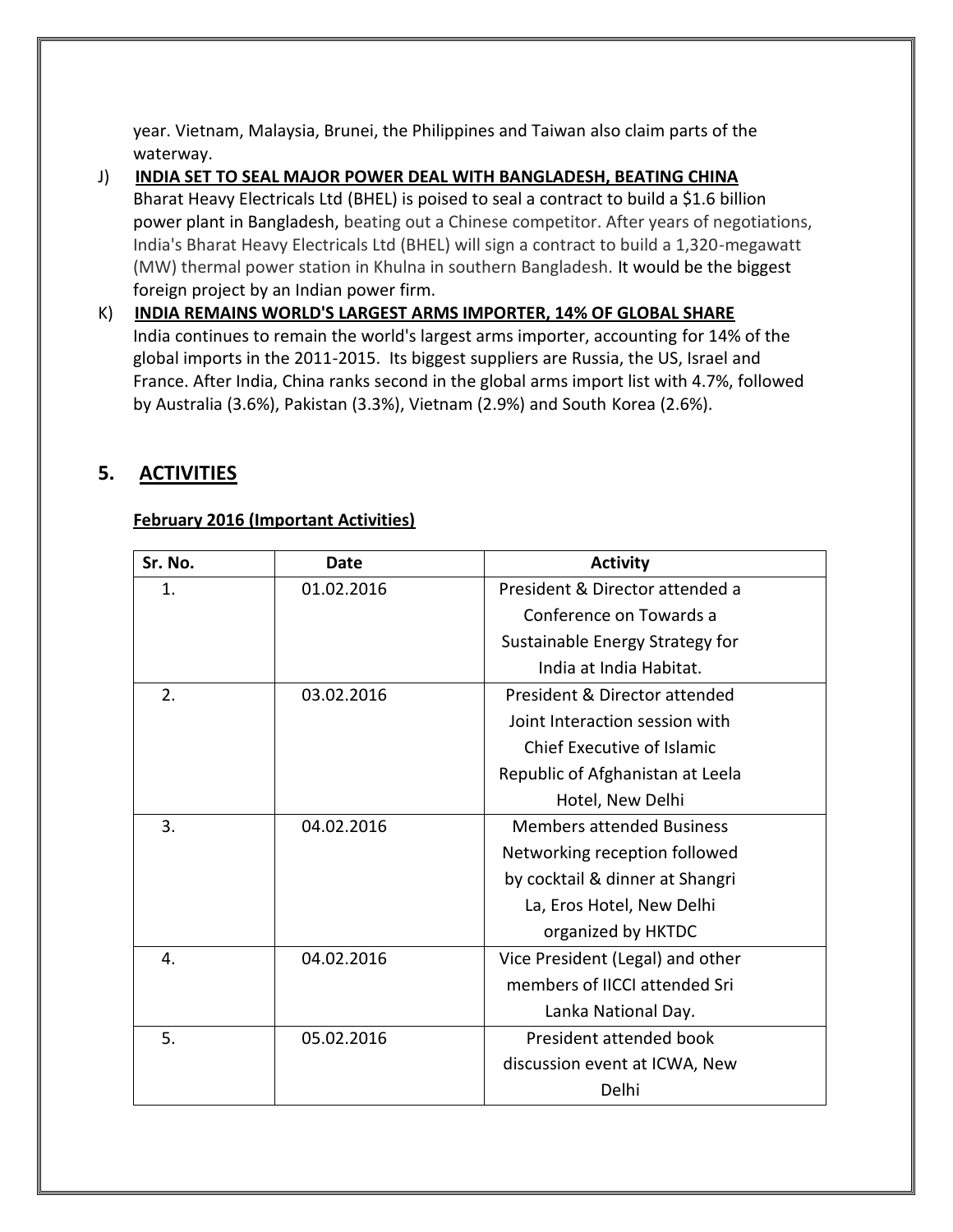| 6.  | 11.02.2016 | President, Director and members   |
|-----|------------|-----------------------------------|
|     |            | of IICCI attended seminar on Non  |
|     |            | Tariff Barriers on Food Trade at  |
|     |            | Claridges Hotel, New Delhi.       |
| 7.  | 11.02.2016 | President & Director attended     |
|     |            | interactive session with US       |
|     |            | Ambassador.                       |
| 8.  | 16.02.2016 | President, Director and members   |
|     |            | of IICCI attended B2B meetings    |
|     |            | with Austria delegation for       |
|     |            | business cooperation at Hotel Taj |
|     |            | Palace                            |
| 9.  | 17.02.2016 | <b>IICCI</b> organized dinner for |
|     |            | Mauritius High Commissioner &     |
|     |            | Minister Ms. Fazila Jeewa at      |
|     |            | <b>Executive Club</b>             |
| 10. | 18.02.2016 | <b>Members attended Chinese</b>   |
|     |            | Acrobatic show at FICCI, New      |
|     |            | Delhi                             |
| 11. | 23.02.2016 | President & Director attended     |
|     |            | Brunei National Day at Maurya     |
| 12. | 24.02.2016 | President attended meeting on     |
|     |            | Defence & HLS Committee at        |
|     |            | Raunaq Room, PHD Chamber,         |
|     |            | New Delhi                         |
| 13. | 25.02.206  | Members attended high             |
|     |            | powered business delegation       |
|     |            | from South Africa at PHD House,   |
|     |            | New Delhi                         |
| 14. | 25.02.2016 | President, Director and members   |
|     |            | of IICCI attended seminar on      |
|     |            | Creativity for Business Success - |
|     |            | The Hong Kong Experience at       |
|     |            | Imperial Hotel, New Delhi         |
|     |            | followed by dinner.               |
| 15. | 26.02.2016 | President and Director invited by |
|     |            | Polish Ambassador for lunch at    |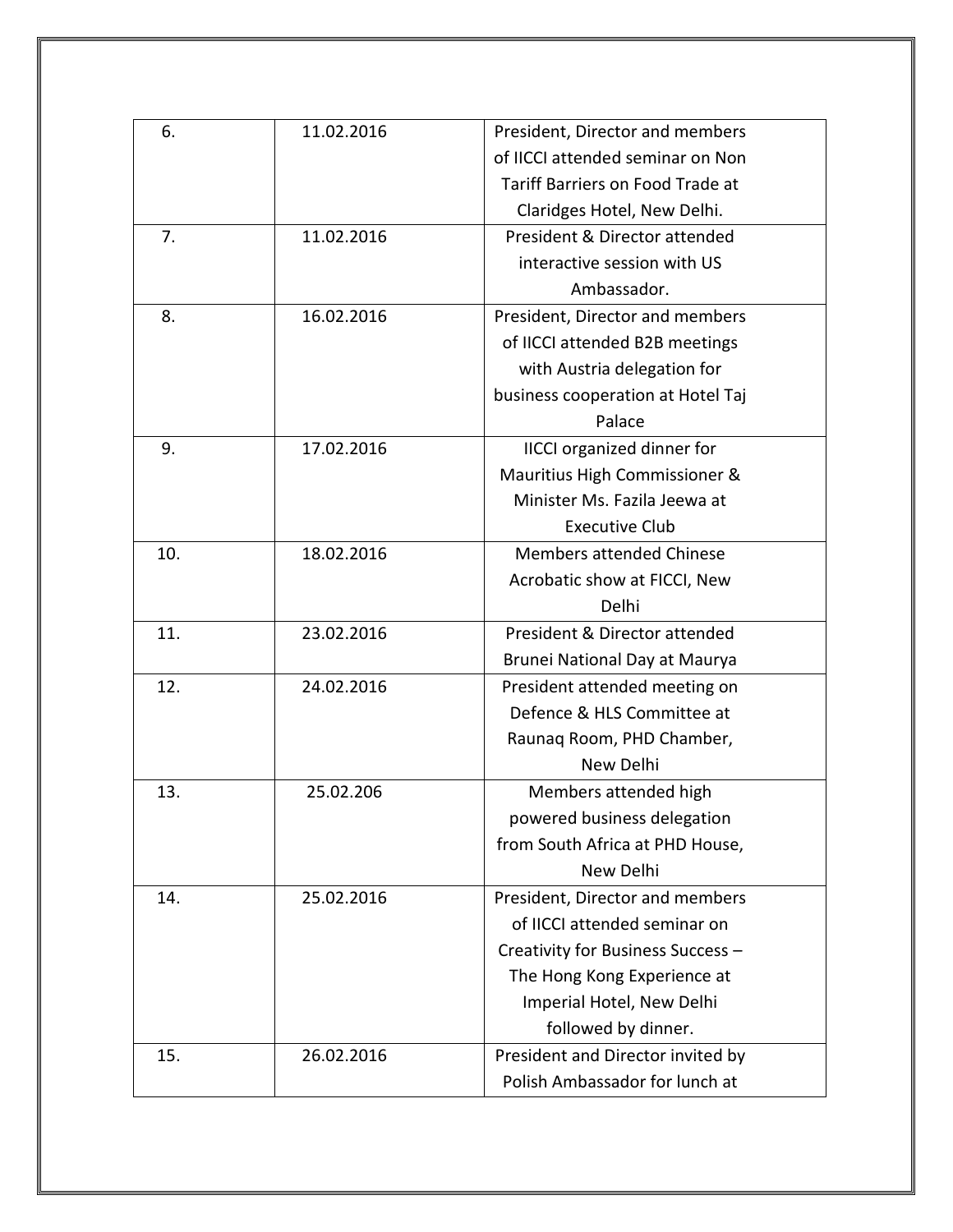|     |            | Italian Cultural Center         |
|-----|------------|---------------------------------|
| 16. | 28.02.2016 | <b>IICCI organized High end</b> |
|     |            | Networking lunch at Executive   |
|     |            | Club, New Delhi                 |
| 17. | 29.02.2016 | President & Director met with   |
|     |            | H.E. of Peru at embassy to      |
|     |            | discuss business opportunities  |

# **6. GOVERNMENT CIRCULARS AND POLICIES**

### A) **IMPORT OF DUTY-FREE CAPITAL GOODS FOR POWER SECTOR BANNED**

The government has banned duty-free imports of capital goods for power generation and transmission projects under the Export Promotion Capital Goods (EPCG) scheme, providing a push to their domestic manufacture. This will benefit companies like BHEL, Alstom India and KEC Intl. Under the Foreign Trade Policy, the EPCG scheme allows import of capital goods for preproduction, production and post-production at zero customs duty. "Authorization under EPCG scheme shall not be issued for import of any capital goods for generation/transmission of power (including captive plants and power generator sets)," the DGFT said in a notification. In April-December 2015, India imported electrical machinery and equipment worth \$4.7 billion, a 4.4% growth over previous year. The EPCG scheme allowed import of capital goods, including spares for preproduction, production and post-production at zero duty subject to an export obligation of six times the duty saved on capital goods imported under the scheme, to be fulfilled in six years.

### B) **GOVT PLANS ALUMINUM SAFEGUARD DUTY**

India plans to impose a 10% safeguard duty on aluminum and may raise import tariffs on primary and downstream products to curb cheaper imports from China and other Asian nations. The six-month safeguard on inbound shipments of the light- weight metal may be put in place soon. A slowdown in China's economy has led to a global aluminum glut and some of the surplus has been flowing into India at lower prices, prompting domestic producers to seek protection.

### C) **CUSTOMS DUTY EXEMPTION WITHDRAWN ON 74 DRUGS**

The Central Board of Excise and Customs issued a notification withdrawing exemption of levy of basic customs duty on as many as 74 drugs. The medicines on which customs duty will now be imposed include the ones used for treating kidney stones, life-threatening heart rhythm disorders, diabetes, Parkinson's disease and bone diseases, and cancer chemotherapy and radiotherapy as well as antibiotic to treat infections.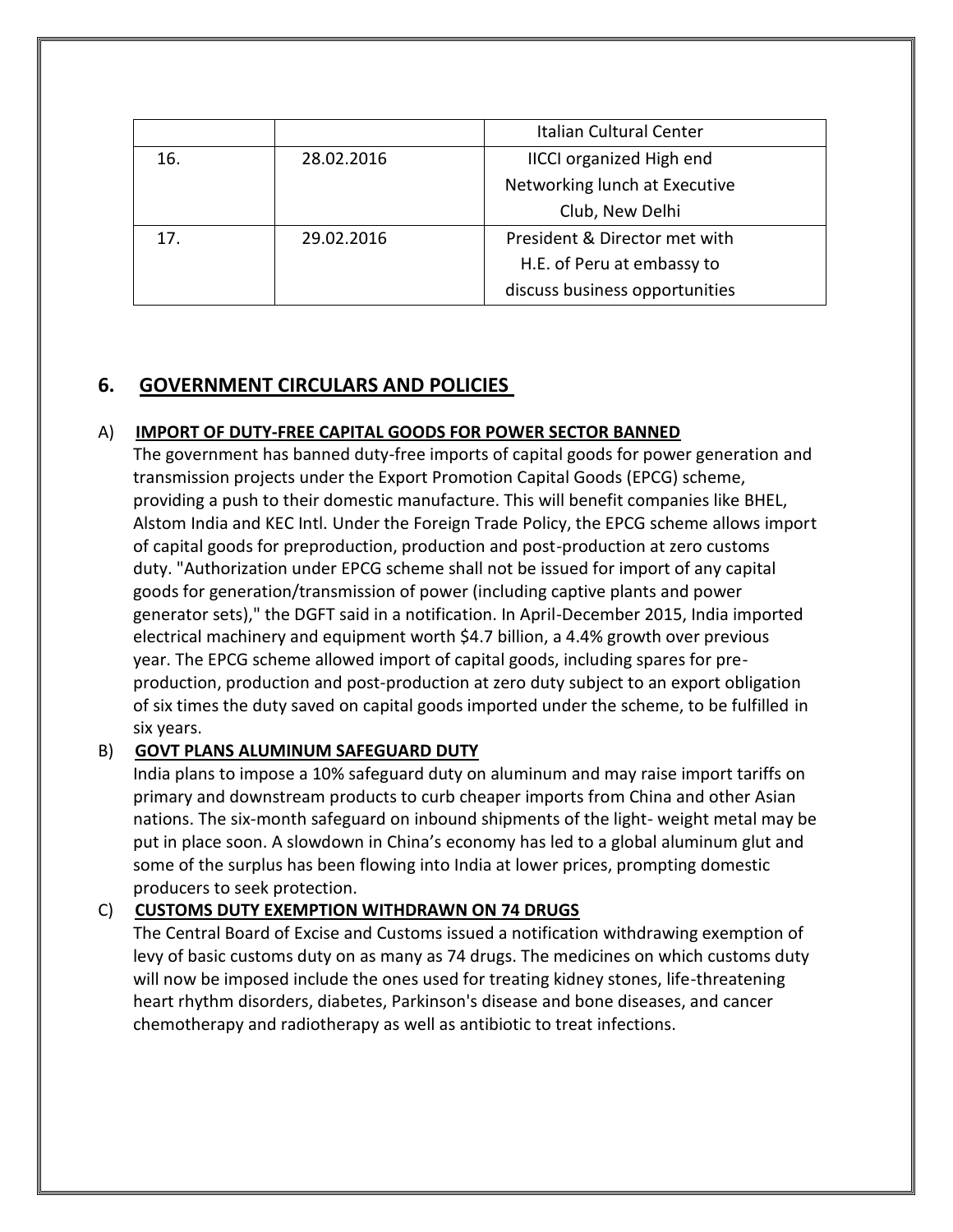# **7. FOREIGN NEWS**

### A) **DUBAI MOST COSMOPOLITAN CITY IN WORLD; 83% FOREIGN RESIDENTS**

World Migration Report for 2015 showed that 83% of people living in Dubai were born in other countries. It is followed by Brussels which has a foreign - born population of 62%, as it hosts a number key EU institutions as well as the NATO headquarters. Approximately 6 out of every 10 residents in the Belgian capital comes from another country. Other major cities which have a large number of foreign - born population are Toronto 46%, Auckland 39%, Sydney39%, Los Angeles 39%, Singapore 38%, London37%.

## B) **INDIA, AF AGREE ON VISA-LESS TRAVEL FOR DIPLOMATS**

India and Afghanistan have signed an agreement to facilitate visa-less travel for their diplomats as means to deepen strategic partnership, both in the bilateral and regional context. India's will extend all possible support to the efforts of the Afghan people in building a peaceful, stable, prosperous, inclusive and democratic country. India is also supporting Afghanistan for infrastructure development and capacity building.

# C) **CHEERS TO BEER!**

Riding a global boom in deal making world's two biggest brewers Anheuser-Busch Inbev and SABMiller announced a tie-up. The deal is the largest ever for a British company and the fourth-biggest takeover in history. This Blockbuster brewers' merger boosts UK deal making.

## D) **DUBAI AIRPORT 2015 TRAFFIC UP 10.7%, WORLD'S BUSIEST**

Dubai International Airport remained the world's busiest for international passengers in 2015 as traffic grew 10.7%, boosted by the addition of new airlines and routes. The addition of 12 new passenger destinations from Dubai International lifted traffic through the airport as local carriers Emirates and Flydubai expanded. Air Canada, Germany's Eurowings and China Southern also began operating in Dubai. India retained its position as Dubai's single largest destination country in 2015 with 10.4 million passengers, up 17%.

# E) **CHINA SEEKS FOOD SECURITY WITH \$43 BILLION BID FOR SYNGENTA**

China made its boldest overseas takeover move when state-owned ChemChina agreed a \$43 billion bid for Swiss seeds and pesticides group Syngenta, aiming to improve domestic food production. The largest ever foreign purchase by a Chinese firm, announced by both companies, will accelerate a shake-up in global agrochemicals and marks a setback for U.S. firm Monsanto, which failed to buy Syngenta last year. China, the world's largest agricultural market, is looking to secure food supply for its population. Syngenta's portfolio of top-tier chemicals and patent-protected seeds will represent a major upgrade of its potential output. Only around 10% of Chinese farmland is efficient.

# F) **RUBBER SHIPPERS TO CUT EXPORTS TO SHORE UP PRICES**

Thailand, Indonesia and Malaysia agreed to cut shipments of natural rubber to boost prices trading near six- year lows amid a prolonged global glut. The three countries, which account for more than 60% of global output, will cut exports by 615,000 tonnes in the six months to August 31.

### G) **BIGGEST EVER TRADE DEAL SIGNED AS US SEEKS TO COUNTER CHINA**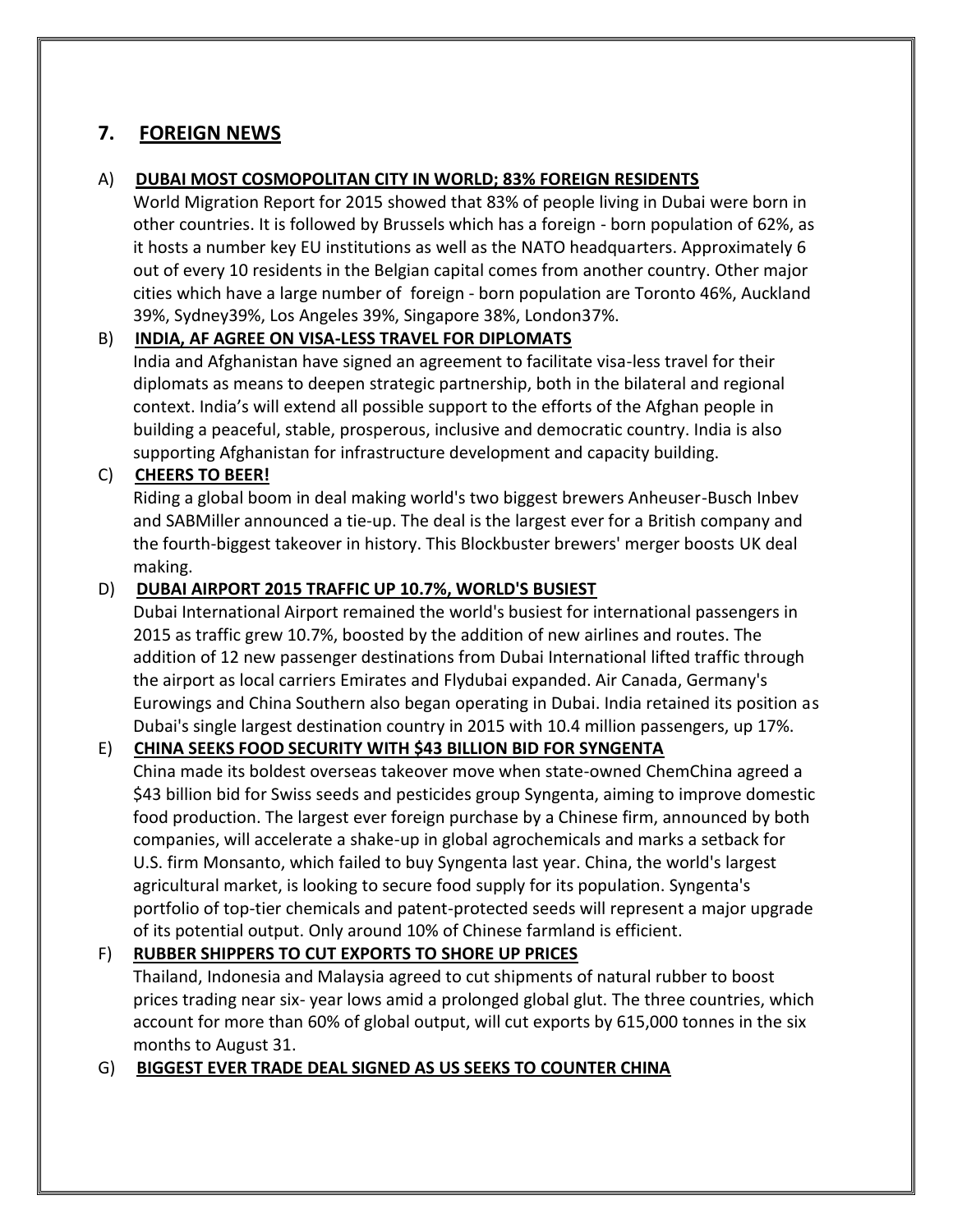The biggest trade deal in history was signed yoking 12 Pacific rim countries in a US-led initiative aimed at wresting influence from booming China. The ambitious Trans Pacific Partnership (TPP) aims to slash tariffs and trade barriers for an enormous 40% of the global economy -- but pointedly does not include Beijing. Trade ministers from 12 participating countries -- Australia, Brunei, Canada, Chile, Japan, Malaysia, Mexico, New Zealand, Peru, Singapore, the United States and Vietnam - signed the pact in New Zealand. Member states still have two years to get the deal approved at home before it becomes legally binding.

## H) **AUSSIES FIND NEW BOOM IN CHINA BEEF DEMAND**

Australian beef sales to China surged six-fold in three years to a record A\$917 million (\$651 million) in 2015. The volume of beef shipped to China rose more than four times over the same period while the price received for the exports has jumped 37%. 150 cows have been recently loaded-up onto Boeing 747 cargo planes in Australia to be flown to China to meet regulations that require imported live animals to be slaughtered close to their point of entry. It is the insatiable demand for what was once referred to as "millionaires meat" in China and the profit beef brings to the nation that has them coming in via 747. Beef sells for twice the price in China than the benchmark-rate in Australia.

# I) **OSLO TO GO CAR-FREE**

The Norwegian capital Oslo has announced that all cars will be banned from is central area by 2019, in what will be the first permanent restriction of its kind. About 1,000 people live in Oslo, and 90,000 people work there. The plan is to try and cut emissions from greenhouse gases by 50% by 2020, in comparison to levels in 1990. The government also wants to build more cycle paths and subsidize the purchase of electric bicycles.

# J) **THE NATIONS WHERE INFLATION HURTS THE MOST**

The International Monetary Fund recently projected Venezuela's consumer inflation to more than double to 720% in 2016 from 275% in 2015, the highest in the world. There are news reports of people carrying wads of banknotes just to buy basic food in the black market. To make matters worse, oil prices, the country's lifeblood, have collapsed to a decade low. Here are the other nations where inflation hurts the most : Ukraine 49.9%, South Sudan 41.1%, Yemen 30%, Malawi 20%, Sudan 19.8%, Argentina 16.8%. Nations where inflation hurts the least( in minus) : Afghanistan -1.94%, Zimbabwe -1.61%, El Salvador -1.61%, Switzerland -1.08%, Thailand -0.86%.

# K) **FIRST 'SILK ROAD' TRAIN ARRIVES IN TEHRAN FROM CHINA**

The first train to connect China and Iran arrived in Tehran loaded with Chinese goods, reviving the ancient Silk Road. The train, carrying 32 containers of commercial products from eastern Zhejiang province, took 14 days to make the 9,500-kilometre (5,900-mile) journey through Kazakstan and Turkmenistan. More than a third of Iran's foreign trade is with China, which is Tehran's top customer for oil exports.

# L) **IRAN`S FIRST POST-SANCTIONS OIL EXPORTS TO EUROPE BEGIN**

Iran is poised to export its first oil shipments to Europe since international economic sanctions were lifted in mid-January. It said two million barrels of oil were being pumped aboard a tanker at Kharg Island in the Gulf, bound for French energy giant Total. Another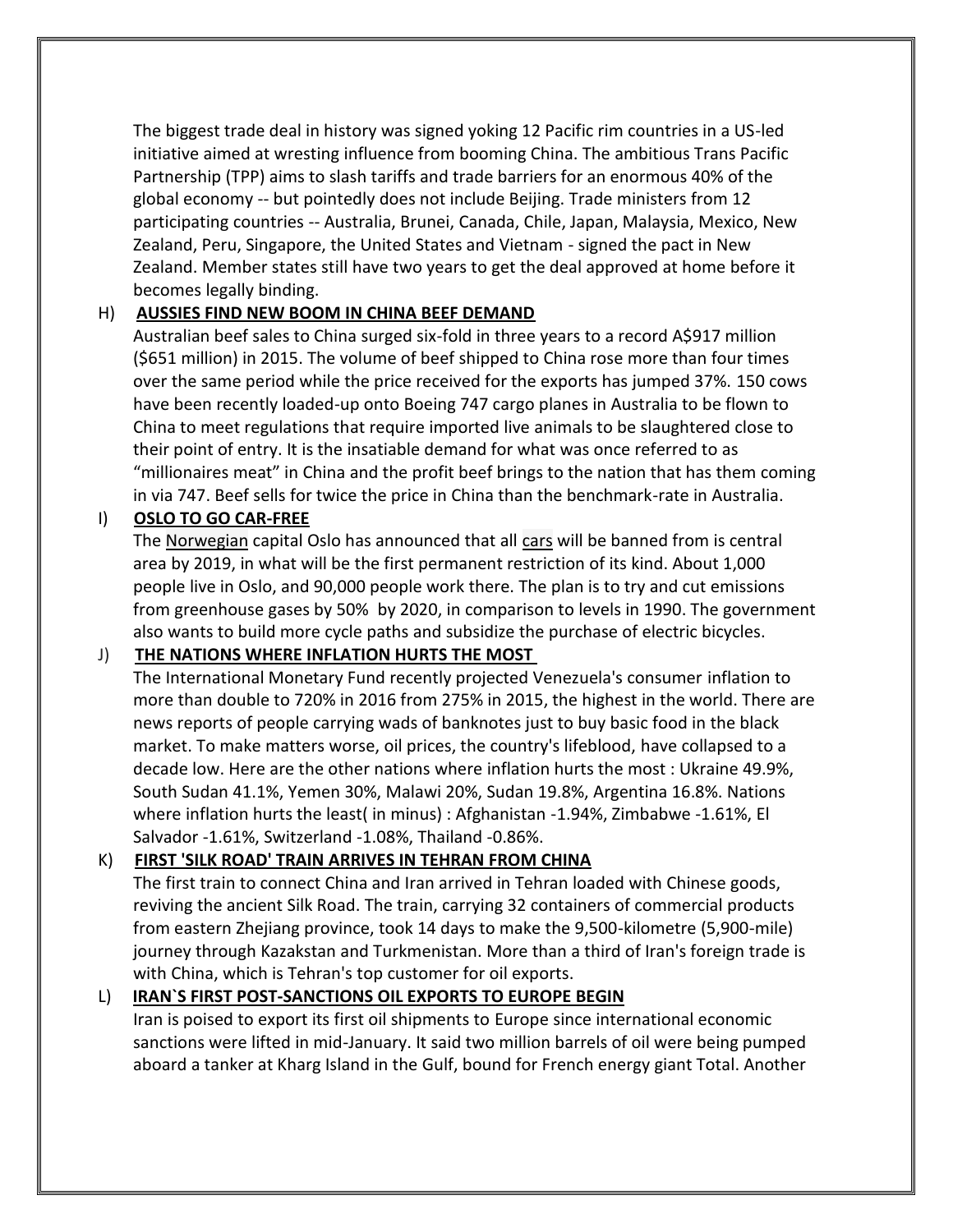two tankers were preparing to ship a million barrels each to Spain`s CEPSA and Lukoil of Russia.

## M) **CHINA THIRD LARGEST WEAPONS EXPORTER, PAKISTAN BIGGEST BUYER**

China has become the world's third largest weapons exporters with Pakistan emerging as the top recipient of its arms. Pakistan was the main recipient of Chinese exports, accounting for 35%, followed by Bangladesh and Myanmar, accounting for 20% and 16% respectively. China is scheduled to transfer eight submarines to Pakistan and two more to Bangladesh. The five biggest weapons exporters in 2011-15 were US, Russia, China, France and Germany, accounting for 74% of total exports. Combined, the US and Russia supplied 58% of all exports. The five biggest importers in 2011-15 were India, Saudi Arabia, China, the UAE and Australia. Together, they received 34% of all arms imports.

## N) **VIENNA WORLD'S BEST CITY TO LIVE**

Vienna has retained its place as the world's best city to live and Baghdad is the worst, an annual global survey showed wherein **Hyderabad** has topped the charts among the Indian cities. In the top-five positions globally, Vienna (Austria) is followed by Zurich (Switzerland), Auckland (New Zealand), Munich (Germany) and Vancouver (Canada). In Asia, Singapore ranks the highest with 26th global rank. In Asia-Pacific, Dhaka (214) is ranked is the lowest.

# **8. INTERESTING FACTS**

# A) **GET GOLD IN TEN SECONDS**

Scientists have discovered a new financially viable and environmentally friendly way to recover and recycle gold from electronic waste. The biggest issue with gold is it is one of the least reactive chemical elements, making it difficult to dissolve. The common practice of mining gold creates environmental issues because it requires large amounts of sodium cyanide. The world produces more than 50 million tonnes of electronic waste per year and 80% of that winds up in landfills. What researchers discovered is a process using a solution - acetic acid combined with very small amounts of an oxidant and another acid that extracts gold efficiently and effectively without the environmental concerns of current industry practices. In this technique, the gold extraction is done under mild conditions, while the solution dissolves gold at the fastest rate ever recorded. Gold is stripped out from circuits in about 10 seconds.

# B) **RADISH SEEDS CAN TURN KEY BIO-FUEL SOURCE**

Radish seeds were an important source of oil in Ancient Egypt before olive trees were introduced to the country. Certain varieties of radish are still grown for oil production today. Although not popular for human consumption they have potential as a bio-fuel. Radishes, onions and garlic were paid as 'wages' to the Ancient Egyptian laborers who built the Pyramids. In Ancient Greece gold replicas of radishes were offered to the God Apollo